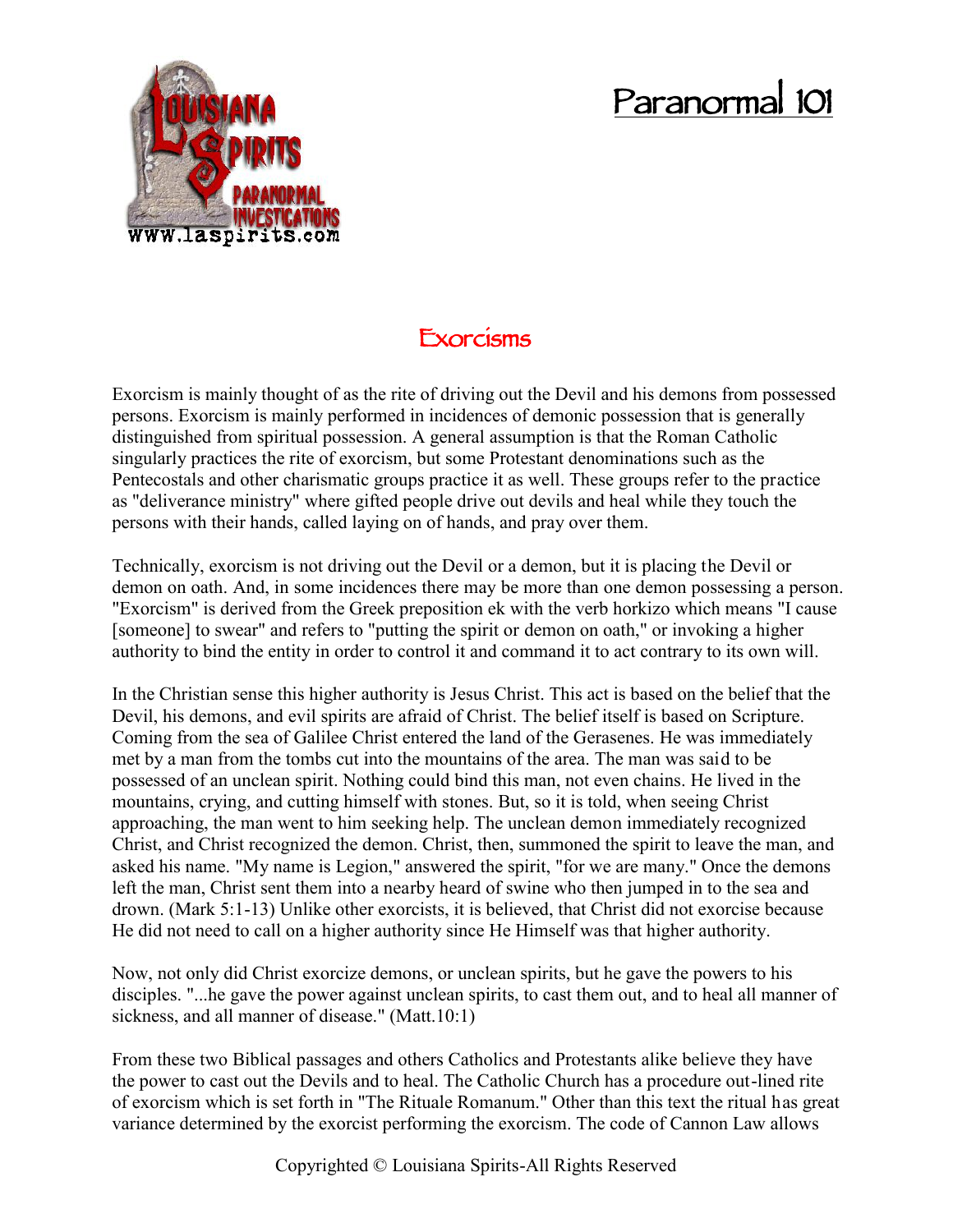authorized ministers (the exorcists) to perform solemn exorcisms not only over the faithful, but also over non-Catholics and those who have been excommunicated from the Church.

During the ritual usually salt, representing purity, and wine, representing the blood of Christ, is present. The victim is to hold a crucifix during the rite. The exorcist is encouraged to use holy water and relics, usually pieces of bones from Saints, and recite Biblical scriptures and other prayers.

The greatest danger to the exorcist is becoming possessed by the Devil or demon himself. This is the reason why the exorcist must feel as free of sin as possible and feel no secret need for punishment. Otherwise, the Devil or demon can easily entrap him. An example of this is Father Jean-Joseph Surin, the Jesuit exorcist of Loudun, who became possessed while ministering to Sister Jeannes des Angest. Surin was reared in a cloister, practiced severe self-denial during his early years as a priest, experienced severe muscle pains, and had virtually cut himself off from all social contact which led him to come to the Sisters' Convent in poor health and a confused state of mind. Unlike his fellow Jesuits he was thoroughly convinced Sister Jeanne and her companion Sisters were truly possessed. Author Aldous Huxley in his "The Devils of Loudun" (1952) described Surin's mental state as one of "pathological illiteracy."

This is possibly the reason that Malachi Martin, a former Jesuit professor, claimed in his book "Hostage to the Devil" (1976), that much of the success of the exorcism depends upon the exorcist. He describes the type of priest best suited to be an exorcist as being a man of good physical health, being of middle age, routinely going about his normal pastoral duties. He usually is not brilliant or engaged in teaching or research. Although, Martin adds, there are exceptions to all these characteristics.

In his book Martin also describes the setting where the exorcism takes place. It is usually in a location where there is a definite connection between the demon and the victim, like the victim's bedroom or resident. But, again, to Martin, the most important thing is the exorcist's disposition and those of his assistants. Presently few exorcists choose to work alone. Three other people usually assist the exorcist. One is a junior priest who has been trained in exorcism procedures. He monitors the exorcism, helping the exorcist when possible not to be distracted by the possessive demon. Others can include a medical physician and a family member. The most important thing of all is that the exorcist and his assistants be physically strong and relatively guiltless. None must have any secret sins which the Devil or demon can use against them. In some incidences the Devil or demons may shout out the sins of the exorcist or his assistants attempting to shame them and ruin the exorcism.

Although all exorcisms are different in proceeding there are similar stages they follow. Martin describes these stages:

The Presence: The exorcist and his assistants become aware of an alien feeling or entity. Attempts or actions of the evil spirit appear to be the victim's. The exorcist's first job is to break this Pretense and find out whom the demon really is. Gaining the entity's name is most important.

Breakpoint: The moment when the Devil's Pretense finally collapses. This is usually a moment of complete pandemonium. There evolves a scene of panic and confusion, accompanied by a crescendo of abuse, horrible sights, noises, and odors. The Devil then turns on the victim, speaking of the person in the third person.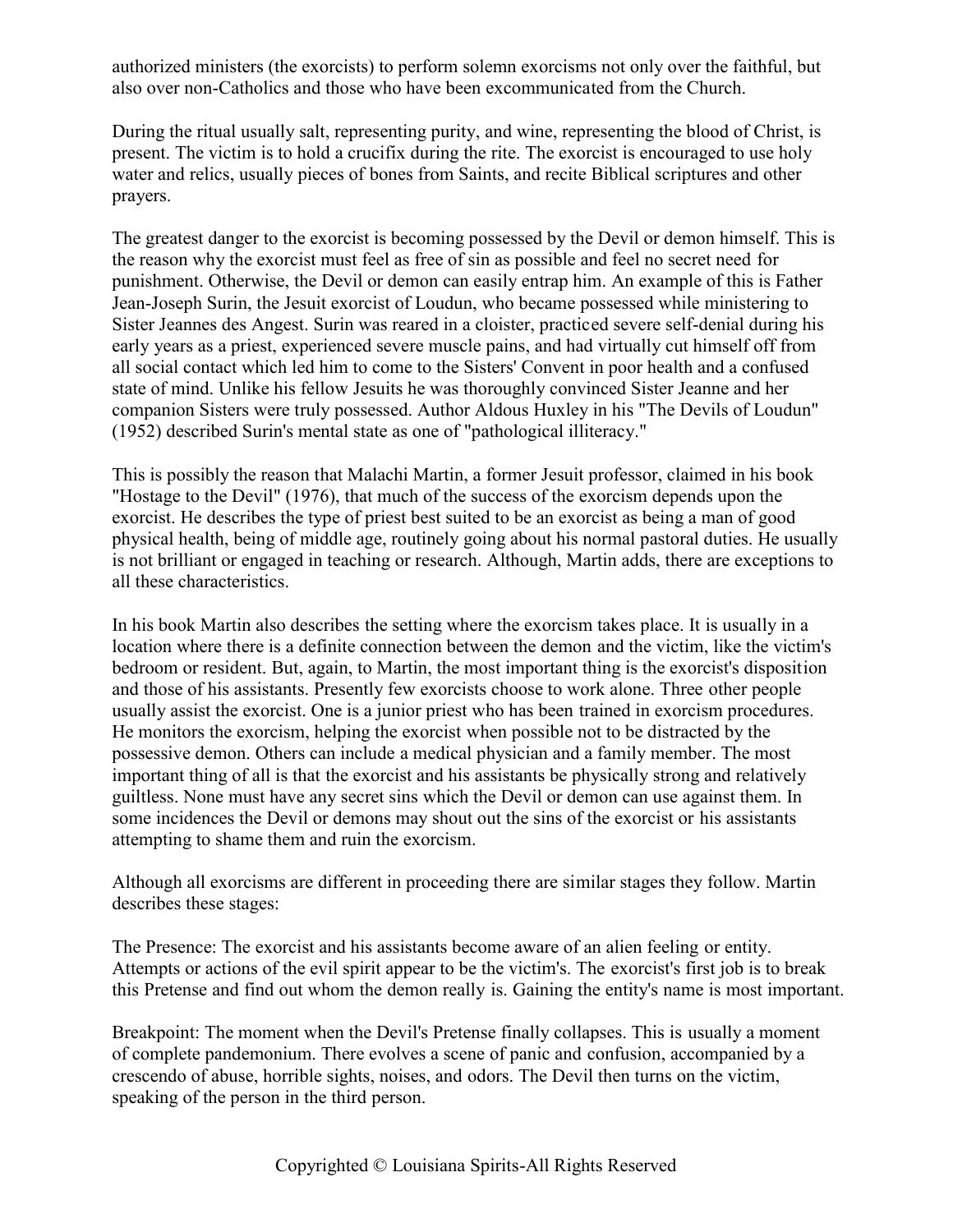The Voice: Also a sign the Breakpoint, the Voice (of the demon) becomes "inordinately disturbing and humanly distressing babble." The demon's voices must be silenced for the exorcism to proceed.

The Clash: As the Voices die out there is both a spiritual and physical pressure. The demon has collided with the "will of the Kingdom." The exorcist is now in direct battle with the demon, urging the entity to reveal more information about itself so it can be controlled. As previously mentioned, there is a connection between the entity and the victim's resident. The entity wants a place to be in, or it must return to Hell. An existence out of Hell is what the Devil or demon is fighting for.

Expulsion: In the supreme triumph of God's will, the demon or spirit leaves in the name of Jesus. All present feel the Presence dissipates, occasionally with receding noises and voices. The victim may remember the ordeal or may not recall anything that has happened.

The ritual of exorcism is more cautiously employed by the Catholic Church at present than it once was. When reviewing the conditions for demonic possession that were once listed one can easily see many of the symptoms are those of epilepsy, hysteria, schizophrenia, and other psychological disorders. So priests are cautioned to be as certain as possible the person is truly demonically possessed before performing the ritual.

In some incidences this precaution may not be enough to guard an innocent person against the ritual. For example, Saint Paul exorcized a slave girl who made much money for her masters by soothsaying. (Acts 16:16-18) Today, occultists call such acts prophecy. Catholics are still forbidden to visit fortune tellers. Other religions such as Judaism, Hinduism, Buddhism, Islam, Shinto and others have some form of exorcism rituals. One of the best known Judaic rituals, cited in Judaism rabbinical literature dating from the first century AD, concerns the dybbuk, an evil or doomed spirit which possesses a victim and causes mental illness and a personality change. The dybbuk is expelled through the victim's small toe, and then is either redeemed or sent to hell.

In many Eastern religions spirits and ghosts are blamed for many ills, and are cast out of people. However, such afflictions are not regarded as all-out battles for the persons' souls. The typical Hindu exorcism practices consist of blowing cow-dung smoke, pressing rock salt between the fingers, burning pig excreta, beating or pulling the victim's hair, reciting prayers or mantras, and offering gifts of candy and other presents to get the evil or troublesome spirits to depart from the persons.

The ritual employed in Shamanism is that the shaman enters a trace during which he attempts to discover the cause of the victim's trouble. Frequently the cause is thought linked to a dead person. The shaman then is said to travel to the lowerworld to speak with this soul. He then knows the cure of this victim's affliction, or may even bring back the soul to cure it.

All persons do not consider the purpose of the ritual of exorcism as expelling the spirit as condemning it to hell as do the Christians. Some, including occultists and Witches, do not consider the spirits demonic but at times become confuse and invade persons' bodies. The purpose of this type of exorcism is to release the spirit. Then the spirit is free to journey onto its resting place or new life. Witches frequently are asked to exorcise ghosts and other unwanted psychic energy that trouble persons.